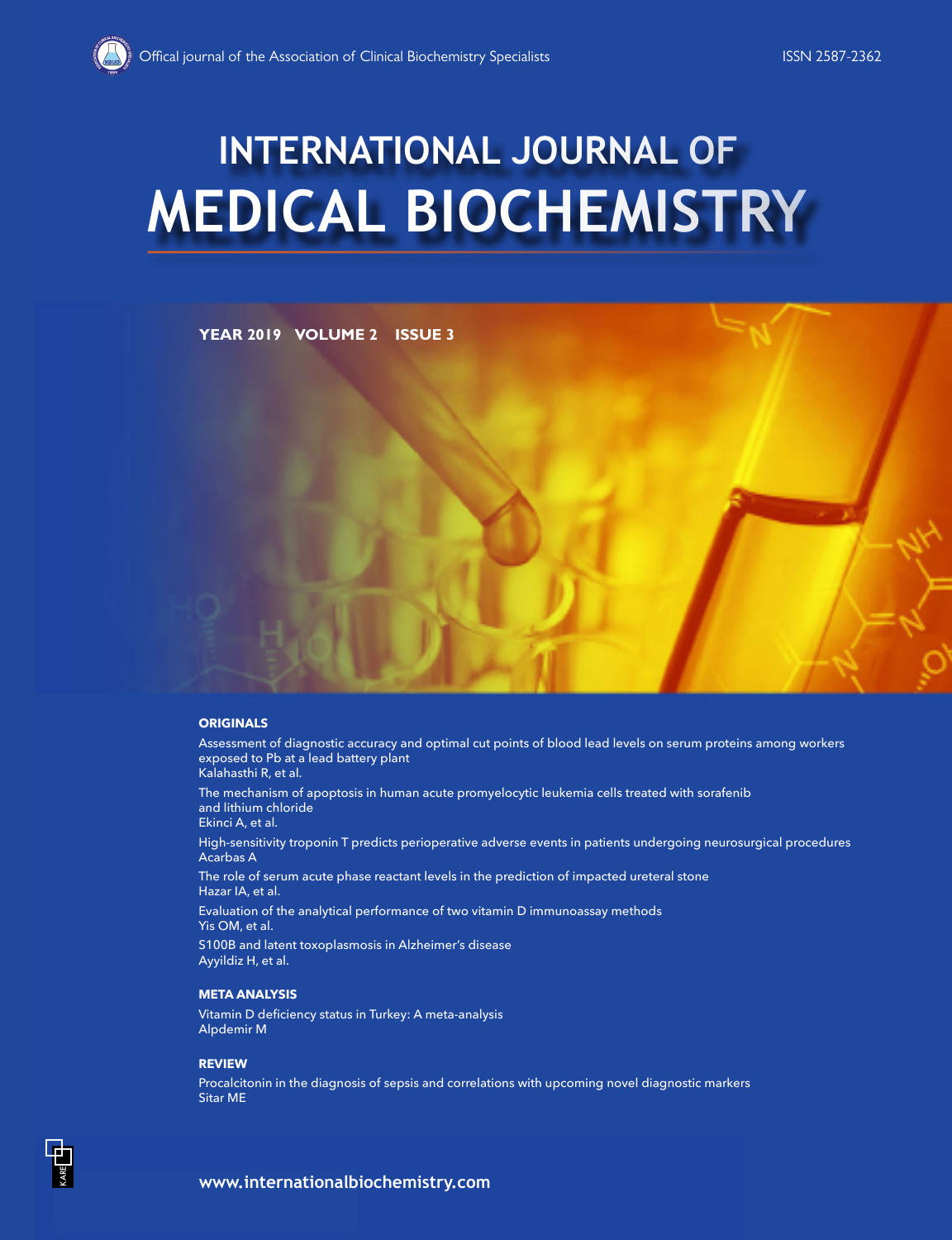

**ISSN 2587-2362**

|                                          | EDITOR-IN-CHIEF DILDAR KONUKOGLU<br>Istanbul University, Cerrahpaşa Faculty of Medicine                |
|------------------------------------------|--------------------------------------------------------------------------------------------------------|
| <b>ASSOCIATE EDITORS NECIP ILHAN</b>     | Firat University, Faculty of Medicine                                                                  |
|                                          | <b>ASIM OREM</b><br>Karadeniz Technical University, Faculty of Medicine                                |
|                                          | EDITORIAL ASSISTANT E. CUNEYT CANBULAT<br>General Manager of KBUDEK External Quality Control Programme |
|                                          | PUBLISHING MANAGER DILDAR KONUKOGLU<br>Istanbul University, Cerrahpaşa Faculty of Medicine             |
| PUBLISHING MANAGER ASSISTANT FIKRET TALU | Secretary of Association of Clinical Biochemistry Specialists                                          |

#### SCIENTIFIC ADVISORY BOARD

KHOSROW ADELI, Canada Toronto University, The Hospital for Sick Children and Departments of Laboratory Medicine and Pathobiology, Biochemistry, and Physiology, Ontario

EVIN ADEMOGLU, Turkey Istanbul University, Medical Faculty, Department of Medical Biochemistry, Istanbul

HALIDE AKBAS, Turkey Akdeniz University, Medical Faculty, Department of Medical Biochemistry, Antalya

ANGELO AZZI, USA Tufts University, Jean Mayer USDA Human Nutrition Research Ctr. on Aging (HNRCA), Boston, Massachusetts

BANU ISBILEN BASOK, Turkey Health Sciences University, Tepecik Training and Research Hospital, Medical Biochemistry Laboratory, Izmir

ETIENNE CAVALIER, Belgium Centre Hospitalier Universitaire de Liège, Specialist in Laboratory Medicine, EuSpLM, University of Liège

AMITAVA DASGUPTA, USA University of Texas Health Sciences Center,Department of Pathology and Laboratory Medicine, Huston

KAYA EMERK, Turkey Istanbul Kent University, School of Dental Medicine, Department of Biochemistry, Istanbul

KYM FRANCIS FAULL, USA University of California Los Angeles, Pasarow Mass Spectrometry Laboratory, Los Angeles, California

ASUMAN GEDIKBASI, Turkey Istanbul University, Institute of Child Health, Pediatric Basic Sciences, Medical Genetics, Istanbul

UZAY GORMUS DÉGRIGO, Turkey Karolinska Institutet, Department of Medical Biochemistry Acıbadem University, Istanbul and Biophysics, Solna

NEVIN ILHAN, Turkey Firat University, Medical Faculty, Department of Medical Biochemistry, Elazig

FERRUH K. ISMAN, Turkey Istanbul Medeniyet University, Goztepe Training and Research Hospital, Clinical Chemistry Department, Istanbul

HUSEYIN KAYADIBI, Turkey Hitit University, Medical Faculty, Biochemistry Department, Corum

GABOR L. KOVACS, Hungary University of Pécs, Medical School, Department of Laboratory Medicine, Pécs

MINE KUCUR, Turkey Istanbul University Cerrahpasa, Cerrahpasa Medical Faculty, Department of Biochemistry, Istanbul

ISHAK OZEL TEKIN, Turkey Bulent Ecevit University, School of Medicine, Department of Immunology, Zonguldak

MAURO PANTEGHINI, Italy Milan University, Medical School, Department of Clinical Biochemistry and Clinical Molecular Biology, Milano

JORGE L. SEPULVEDA, Italy Columbia University, Department of Patology and Cell Biology, New York

MUHITTIN SERDAR, Turkey

ANA-MARIA SIMUNDIC, Croatia Sveti Duh University, University hospital, Department of Medical Laboratory Diagnostics, University Hospital "Sveti Duh", Zagreb

DOUGLAS THOMPSON, UK Leeds University, Leeds Teaching Hospitals, Department of Blood Science, Leeds

TOMRIS OZBEN TOMASI, Turkey Akdeniz University, Medical Faculty, Department of Biochemistry, Antalya

TURAN TURHAN, Turkey Health Sciences University, Ankara Numune Training and Research Hospital, Medical Biochemistry Laboratory, Ankara

SUKRU ULUSOY, Turkey Karadeniz Technical University, Medical Faculty, Department of Internal Medicine, Trabzon

ALEXANDER ZOUGMAN, UK St. James's University Hospital, Clinical and Biomedical Proteomics Group, Cancer Research UK Centre, Leeds

#### **VOLUME II ISSUE III YEAR 2019**

The Owner and Publishing Manager on behalf of the Association of Clinical Biochemistry Specialists (Klinik Biyokimya Uzmanları Derneği)

Address: Maslak Mah. AOS 55. Sok. No: 2, 42 Maslak A Phone: Blok Daire: 231 Sarıyer, İstanbul-Turkey Fax: +90 212 241 26 53 e-mail: +90 212 241 26 54 web: www.kbud.org.tr PROF. DILDAR KONUKOGLU info@kbud.org.tr



Publisher: KARE PUBLISHING Address: Concord İstanbul Dumlupınar Phone: +90 216 550 61 11 Fax: +90 212 550 61 12 e-mail: info@karepb.com web: www.kareyayincilik.com Mah., Yumurtacı Abdi Bey Cad. Cihan Sok. No: 15, B Blok Da: 162 Kat: 21, Kadıköy, İstanbul,

International Journal of Medical Biochemistry is a peer-reviewed journal published triannually. Materials published in the Journal is covered by copyright 2018. All rights reserved. This publication is printed on paper that meets the international standard ISO 9706:1994.

National Library of Medicine (USA) recommends the use of permanent, acid-free paper in the production of biomedical literature.

Yayın Turu: Uluslararası Sureli Basım Tarihi: Eylül 2019 Basım: Filmevi Grafik Renk Ayrımı Sistemleri San. Tic. LTD. ŞTİ. İstanbul-Türkiye